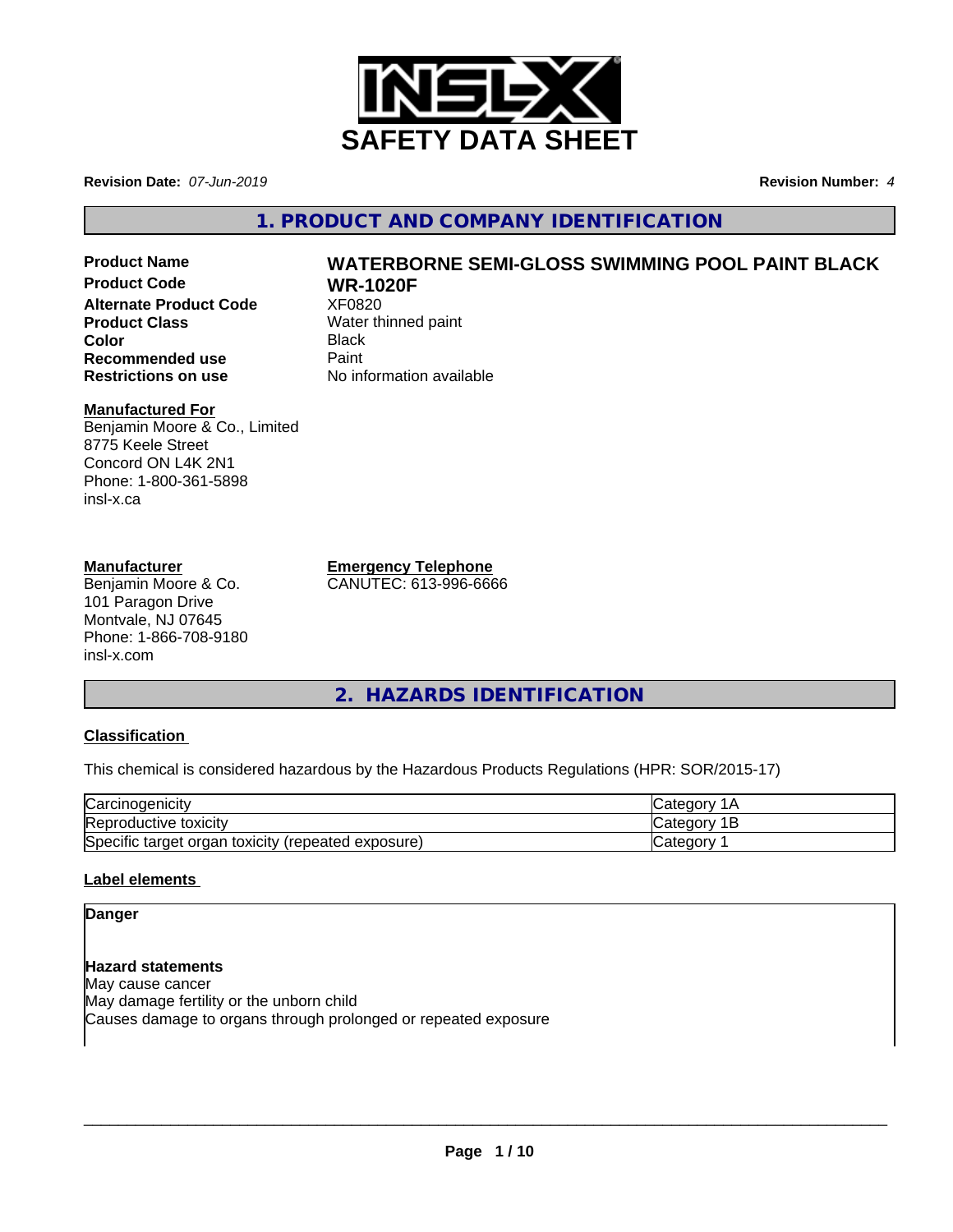

**Odor** little or no odor

# **Precautionary Statements - Prevention**

Obtain special instructions before use Do not handle until all safety precautions have been read and understood Use personal protective equipment as required Do not breathe dust/fume/gas/mist/vapors/spray Wash face, hands and any exposed skin thoroughly after handling Do not eat, drink or smoke when using this product

# **Precautionary Statements - Response**

IF exposed or concerned: Get medical advice/attention

# **Precautionary Statements - Storage**

Store locked up

### **Precautionary Statements - Disposal**

Dispose of contents/container to an approved waste disposal plant

### **Other information**

No information available

| <b>Chemical name</b>                                                            | CAS No.    | Weight-%   | Hazardous Material<br>registry number<br>(HMIRA registry #) | Date HMIRA filed and<br>Information Review Act date exemption granted<br>(if applicable) |
|---------------------------------------------------------------------------------|------------|------------|-------------------------------------------------------------|------------------------------------------------------------------------------------------|
| Silica, crystalline                                                             | 14808-60-7 | $5 - 10\%$ |                                                             |                                                                                          |
| 2-Butoxyethanol                                                                 | 111-76-2   | $3 - 7%$   |                                                             |                                                                                          |
| Silica, mica                                                                    | 12001-26-2 | $-5%$      |                                                             |                                                                                          |
| 2,2,4-trimethyl-1,3-propanediol<br>diisobutyrate                                | 6846-50-0  | $-5%$      |                                                             |                                                                                          |
| Propanoic acid, 2-methyl-,<br>monoester with<br>2,2,4-trimethyl-1,3-pentanediol | 25265-77-4 | $-5%$      |                                                             |                                                                                          |
| Carbon black                                                                    | 1333-86-4  | - 5%       |                                                             |                                                                                          |
| 1-Methyl-2-pyrrolidinone                                                        | 872-50-4   | $-5%$      |                                                             |                                                                                          |

# **3. COMPOSITION INFORMATION ON COMPONENTS**

\*The exact percentage (concentration) of composition has been withheld as a trade secret

# **4. FIRST AID MEASURES**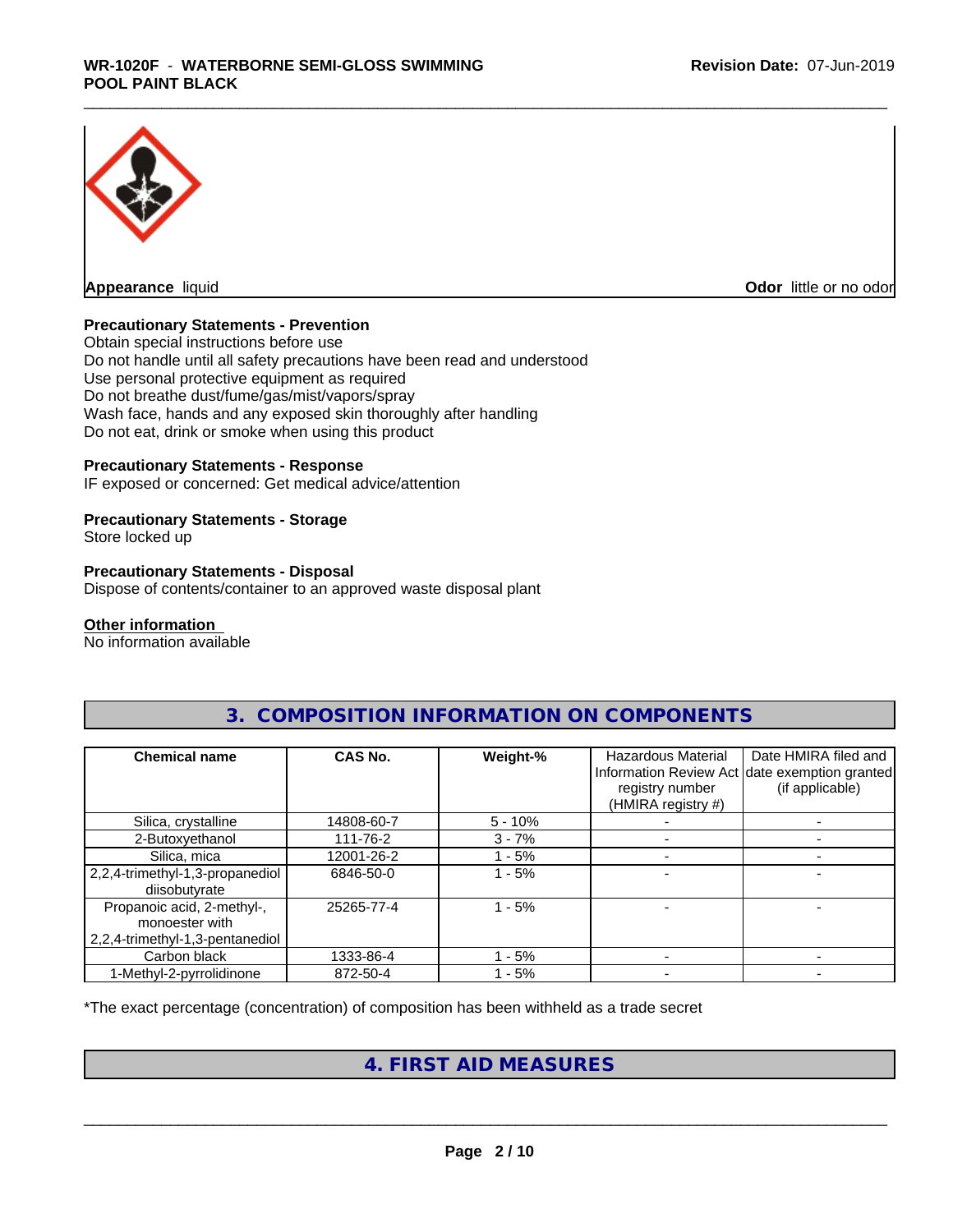| <b>General Advice</b>                  | No hazards which require special first aid measures.                                                     |
|----------------------------------------|----------------------------------------------------------------------------------------------------------|
| <b>Eye Contact</b>                     | Rinse thoroughly with plenty of water for at least 15<br>minutes and consult a physician.                |
| <b>Skin Contact</b>                    | Wash off immediately with soap and plenty of water while<br>removing all contaminated clothes and shoes. |
| <b>Inhalation</b>                      | Move to fresh air. If symptoms persist, call a physician.                                                |
| Ingestion                              | Clean mouth with water and afterwards drink plenty of<br>water. Consult a physician if necessary.        |
| <b>Most Important Symptoms/Effects</b> | None known.                                                                                              |
| <b>Notes To Physician</b>              | Treat symptomatically.                                                                                   |

**5. FIRE-FIGHTING MEASURES**

| <b>Suitable Extinguishing Media</b>                                                                | Use extinguishing measures that are appropriate to local<br>circumstances and the surrounding environment.                                   |
|----------------------------------------------------------------------------------------------------|----------------------------------------------------------------------------------------------------------------------------------------------|
| Protective equipment and precautions for firefighters                                              | As in any fire, wear self-contained breathing apparatus<br>pressure-demand, MSHA/NIOSH (approved or equivalent)<br>and full protective gear. |
| <b>Specific Hazards Arising From The Chemical</b>                                                  | Closed containers may rupture if exposed to fire or<br>extreme heat.                                                                         |
| <b>Sensitivity to mechanical impact</b>                                                            | No                                                                                                                                           |
| Sensitivity to static discharge                                                                    | No.                                                                                                                                          |
| <b>Flash Point Data</b><br>Flash point (°F)<br>Flash Point (°C)<br><b>Method</b>                   | Not applicable<br>Not applicable<br>Not applicable                                                                                           |
| <b>Flammability Limits In Air</b><br>Lower flammability limit:<br><b>Upper flammability limit:</b> | Not applicable<br>Not applicable                                                                                                             |
| Health: 2<br>Flammability: 0<br><b>NFPA</b>                                                        | Instability: 0<br><b>Special: Not Applicable</b>                                                                                             |
| <b>NFPA Legend</b><br>0 - Not Hazardous<br>1 - Slightly<br>2 - Moderate<br>3 - High                |                                                                                                                                              |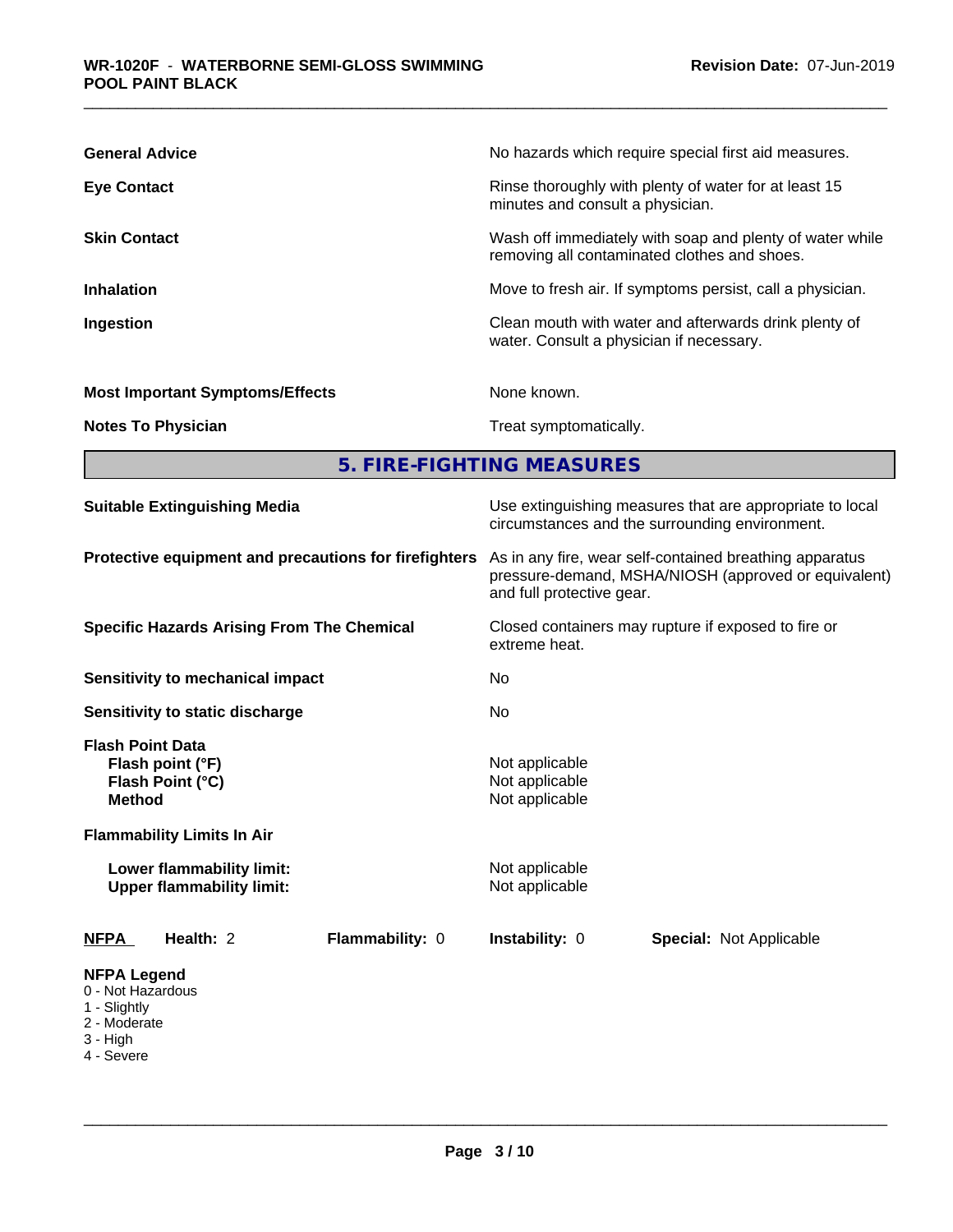*The ratings assigned are only suggested ratings, the contractor/employer has ultimate responsibilities for NFPA ratings where this system is used.*

*Additional information regarding the NFPA rating system is available from the National Fire Protection Agency (NFPA) at www.nfpa.org.*

# **6. ACCIDENTAL RELEASE MEASURES**

**Personal Precautions Avoid contact with skin, eyes and clothing. Ensure** Avoid contact with skin, eyes and clothing. Ensure adequate ventilation.

**Other Information Determined Information Prevent further leakage or spillage if safe to do so.** 

**Environmental precautions** See Section 12 for additional Ecological Information.

**Methods for Cleaning Up Example 20 Soak** up with inert absorbent material. Sweep up and shovel into suitable containers for disposal.

### **7. HANDLING AND STORAGE**

Handling **Handling Handling Avoid contact with skin, eyes and clothing. Avoid breathing** vapors, spray mists or sanding dust. In case of insufficient ventilation, wear suitable respiratory equipment.

**Storage Keep container tightly closed. Keep out of the reach of the reach of the reach of the reach of the reach of the reach of the reach of the reach of the reach of the reach of the reach of the reach of the reach of** children.

**Incompatible Materials No information available No information available** 

**8. EXPOSURE CONTROLS/PERSONAL PROTECTION**

### **Exposure Limits**

| <b>Chemical name</b>     | <b>ACGIH TLV</b>                | <b>Alberta</b>                  | <b>British Columbia</b>      | <b>Ontario</b>                 | Quebec                       |
|--------------------------|---------------------------------|---------------------------------|------------------------------|--------------------------------|------------------------------|
| Silica, crystalline      | $0.025$ mg/m <sup>3</sup> - TWA | $0.025$ mg/m <sup>3</sup> - TWA | $0.025 \text{ mg/m}^3$ - TWA | $0.10$ mg/m <sup>3</sup> - TWA | $0.1 \text{ ma/m}^3$ - TWAEV |
| 2-Butoxyethanol          | 20 ppm - TWA                    | 20 ppm - TWA                    | 20 ppm - TWA                 | 20 ppm - TWA                   | 20 ppm - TWAEV               |
|                          |                                 | 97 mg/m $3$ - TWA               |                              |                                | 97 ma/m <sup>3</sup> - TWAEV |
| Silica, mica             | $3 \text{ ma/m}^3$ - TWA        | $3 \text{ ma/m}^3$ - TWA        | $3 \text{ ma/m}^3$ - TWA     | $3 \text{ ma/m}^3$ - TWA       | $3 \text{ ma/m}^3$ - TWAEV   |
| Carbon black             | $3 \text{ ma/m}^3$ - TWA        | $3.5 \text{ ma/m}^3$ - TWA      | $3 \text{ ma/m}^3$ - TWA     | $3 \text{ ma/m}^3$ - TWA       | $3.5 \text{ ma/m}^3$ - TWAEV |
| 1-Methyl-2-pyrrolidinone | N/E                             | N/E                             | N/E                          | $400 \text{ mg/m}^3$ - TWA     | N/E                          |

#### **Legend**

ACGIH - American Conference of Governmental Industrial Hygienists Alberta - Alberta Occupational Exposure Limits British Columbia - British Columbia Occupational Exposure Limits

Ontario - Ontario Occupational Exposure Limits Quebec - Quebec Occupational Exposure Limits

N/E - Not established

# **Personal Protective Equipment**

**Engineering Measures Ensure** Ensure adequate ventilation, especially in confined areas.

**Eye/Face Protection Safety glasses with side-shields. Skin Protection Protection Protective gloves and impervious clothing. Respiratory Protection In case of insufficient ventilation wear suitable respiratory** equipment.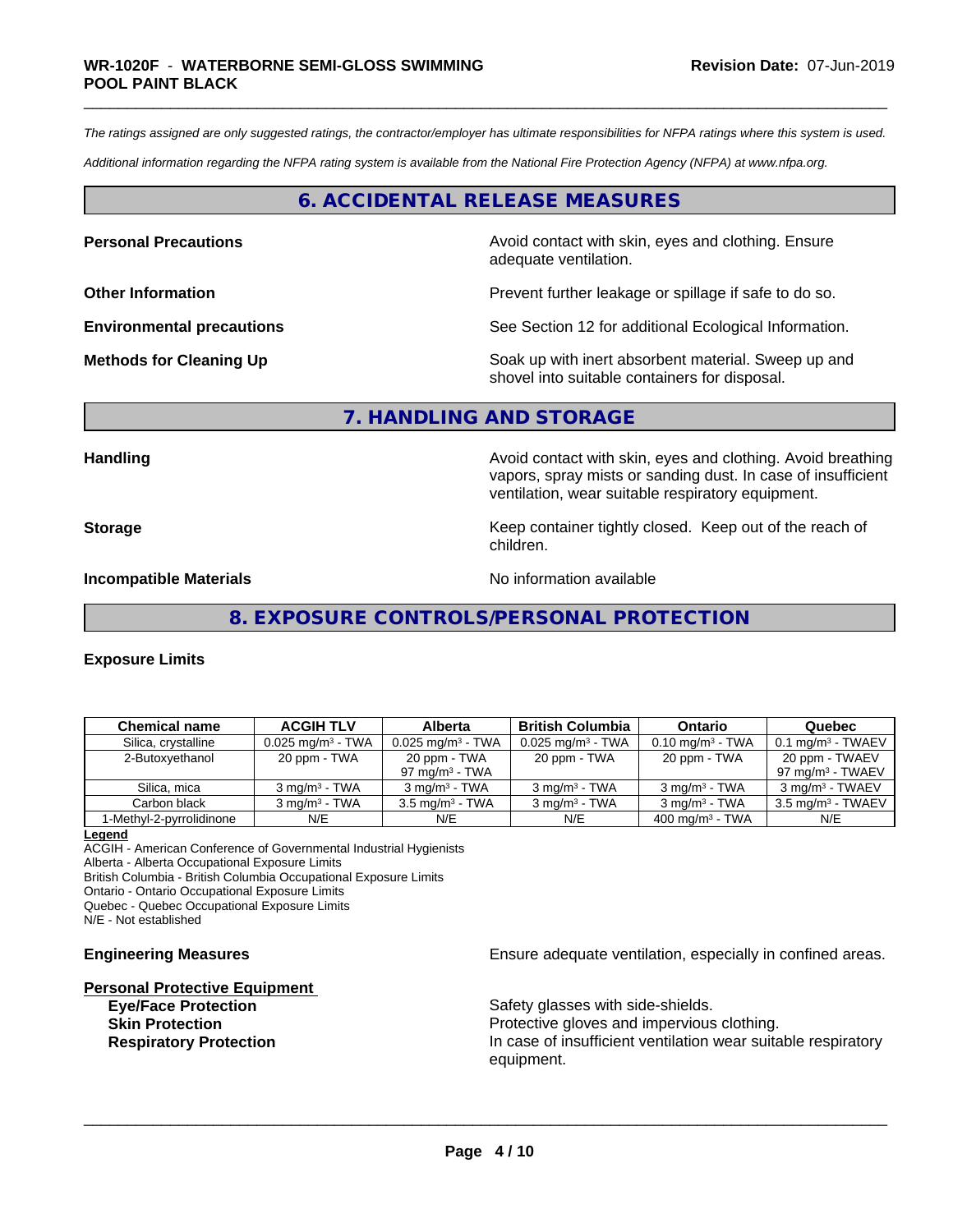**Hygiene Measures Avoid contact with skin, eyes and clothing. Remove and Avoid contact with skin, eyes and clothing. Remove and Avoid contact with skin, eyes and clothing. Remove and** wash contaminated clothing before re-use. Wash thoroughly after handling.

# **9. PHYSICAL AND CHEMICAL PROPERTIES**

**Appearance** liquid **Odor** little or no odor **Odor Threshold No information available No information available Density (lbs/gal)** 9.05 - 9.15 **Specific Gravity** 1.08 - 1.10 **pH pH**  $\blacksquare$ **Viscosity (cps)** No information available **Solubility(ies)** No information available **Water solubility**<br> **Evaporation Rate**<br> **Evaporation Rate**<br> **Evaporation Rate Vapor pressure** No information available **Vapor density**<br> **We Solids**<br>
We Solids
25 - 45 **Wt. % Solids** 35 - 45 **Vol. % Solids Wt. % Volatiles** 55 - 65 **Vol. % Volatiles VOC Regulatory Limit (g/L)** < 340 **Boiling Point (°F)** 212 **Boiling Point (°C)** 100<br>**Freezing point (°F)** 32 **Freezing point (°F) Freezing Point (°C)** 0<br>**Flash point (°F)** Not applicable **Flash point (°F)**<br> **Flash Point (°C)**<br> **Flash Point (°C)**<br> **Clash Point (°C) Flash Point (°C) Method**<br> **Flammability (solid. gas)** The Control of Mot applicable<br>
Not applicable **Flammability (solid, gas)** Not applicable Not applicable<br> **Upper flammability limit:** Not applicable **Upper flammability limit: Lower flammability limit:**<br> **Autoignition Temperature (°F)** Not applicable havailable available **Autoignition Temperature (°F) Autoignition Temperature (°C)**<br> **Decomposition Temperature (°F)** Moinformation available **Decomposition Temperature (°F)** No information available<br> **Decomposition Temperature (°C)** No information available **Decomposition Temperature (°C) Partition coefficient** No information available

**Evaporation Rate** No information available

# **10. STABILITY AND REACTIVITY**

| <b>Reactivity</b>                         | Not Applicable                           |
|-------------------------------------------|------------------------------------------|
| <b>Chemical Stability</b>                 | Stable under normal conditions.          |
| <b>Conditions to avoid</b>                | Prevent from freezing.                   |
| <b>Incompatible Materials</b>             | No materials to be especially mentioned. |
| <b>Hazardous Decomposition Products</b>   | None under normal use.                   |
| <b>Possibility of hazardous reactions</b> | None under normal conditions of use.     |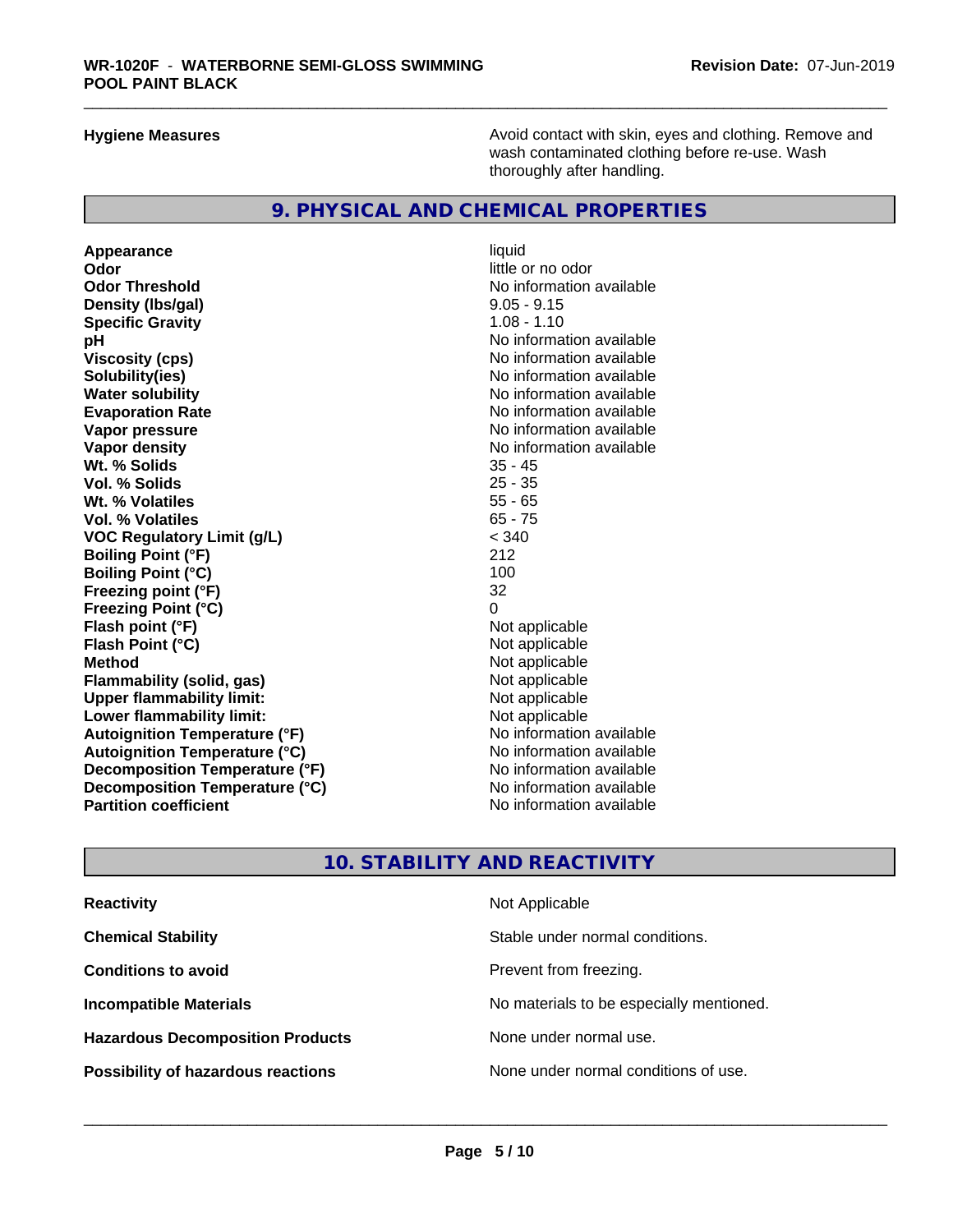# **11. TOXICOLOGICAL INFORMATION**

| <b>Product Information</b><br>Information on likely routes of exposure                                                                                                                                         |                                                                                                                                                                                                                         |
|----------------------------------------------------------------------------------------------------------------------------------------------------------------------------------------------------------------|-------------------------------------------------------------------------------------------------------------------------------------------------------------------------------------------------------------------------|
| <b>Principal Routes of Exposure</b>                                                                                                                                                                            | Eye contact, skin contact and inhalation.                                                                                                                                                                               |
| <b>Acute Toxicity</b><br><b>Product Information</b>                                                                                                                                                            | No information available                                                                                                                                                                                                |
| Symptoms related to the physical, chemical and toxicological characteristics                                                                                                                                   |                                                                                                                                                                                                                         |
| <b>Symptoms</b>                                                                                                                                                                                                | No information available                                                                                                                                                                                                |
|                                                                                                                                                                                                                | Delayed and immediate effects as well as chronic effects from short and long-term exposure                                                                                                                              |
| Eye contact<br><b>Skin contact</b>                                                                                                                                                                             | May cause slight irritation<br>Substance may cause slight skin irritation. Prolonged or<br>repeated contact may dry skin and cause irritation.                                                                          |
| <b>Inhalation</b><br>Ingestion                                                                                                                                                                                 | May cause irritation of respiratory tract.<br>Ingestion may cause gastrointestinal irritation, nausea,<br>vomiting and diarrhea.                                                                                        |
| <b>Sensitization</b><br><b>Neurological Effects</b><br><b>Mutagenic Effects</b><br><b>Reproductive Effects</b><br><b>Developmental Effects</b><br><b>Target organ effects</b><br><b>STOT - single exposure</b> | No information available.<br>No information available.<br>No information available.<br>May damage fertility or the unborn child.<br>No information available.<br>No information available.<br>No information available. |
| <b>STOT - repeated exposure</b>                                                                                                                                                                                | Causes damage to organs through prolonged or repeated<br>exposure if inhaled.                                                                                                                                           |
| Other adverse effects<br><b>Aspiration Hazard</b>                                                                                                                                                              | No information available.<br>No information available.                                                                                                                                                                  |

# **Numerical measures of toxicity**

**The following values are calculated based on chapter 3.1 of the GHS document**

| ATEmix (oral)                        | 3413 mg/kg  |  |
|--------------------------------------|-------------|--|
| <b>ATEmix (dermal)</b>               | 17483 ma/ka |  |
| <b>ATEmix (inhalation-dust/mist)</b> | 282 ma/L    |  |
| ATEmix (inhalation-vapor)            | 200.6 mg/L  |  |

# **Component Information**

| Chemical name                                    | Oral LD50            | Dermal LD50             | Inhalation LC50     |
|--------------------------------------------------|----------------------|-------------------------|---------------------|
| Silica, crystalline<br>14808-60-7                | $=$ 500 mg/kg (Rat)  |                         |                     |
| 2-Butoxyethanol<br>111-76-2                      | $= 1300$ mg/kg (Rat) | $>$ 2000 mg/kg (Rabbit) | > 4.9 mg/L (Rat) 3H |
| 2,2,4-trimethyl-1,3-propanediol<br>diisobutvrate | $>$ 3200 mg/kg (Rat) |                         |                     |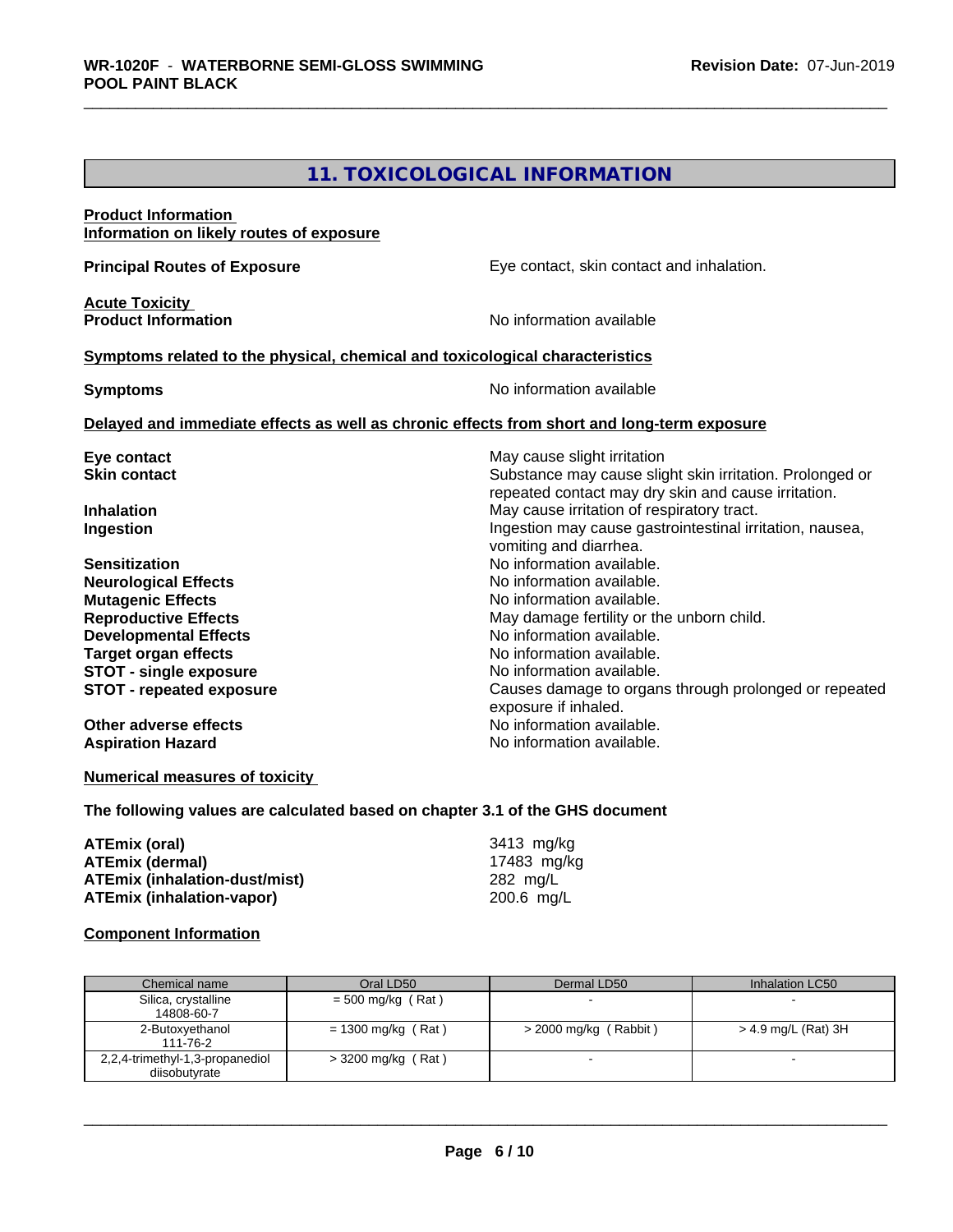| 6846-50-0                                                                                     |                       |                       |                          |
|-----------------------------------------------------------------------------------------------|-----------------------|-----------------------|--------------------------|
| Propanoic acid, 2-methyl-,<br>monoester with<br>2,2,4-trimethyl-1,3-pentanediol<br>25265-77-4 | $=$ 3200 mg/kg (Rat)  | $> 15200$ mg/kg (Rat) | $>$ 3.55 mg/L (Rat) 6 h  |
| Carbon black<br>1333-86-4                                                                     | $> 15400$ mg/kg (Rat) | $>$ 3 g/kg (Rabbit)   | $\overline{\phantom{a}}$ |
| 1-Methyl-2-pyrrolidinone<br>872-50-4                                                          | $=$ 3914 mg/kg (Rat)  | $= 8$ g/kg (Rabbit)   | $= 3.1$ mg/L (Rat) 4 h   |

### **Carcinogenicity**

*The information below indicateswhether each agency has listed any ingredient as a carcinogen:.*

| <b>Chemical name</b> | <b>IARC</b>                    | <b>NTP</b>             |
|----------------------|--------------------------------|------------------------|
|                      | 1 - Human Carcinogen           | Known Human Carcinogen |
| Silica, crystalline  |                                |                        |
|                      | 2B - Possible Human Carcinogen |                        |
| Carbon black         |                                |                        |

• Crystalline Silica has been determined to be carcinogenic to humans by IARC (1) when in respirable form. Risk of cancer depends on duration and level of inhalation exposure to spray mist or dust from sanding the dried paint.

### **Legend**

IARC - International Agency for Research on Cancer NTP - National Toxicity Program OSHA - Occupational Safety & Health Administration

**12. ECOLOGICAL INFORMATION**

# **Ecotoxicity Effects**

The environmental impact of this product has not been fully investigated.

# **Product Information**

# **Acute Toxicity to Fish**

No information available

### **Acute Toxicity to Aquatic Invertebrates**

No information available

### **Acute Toxicity to Aquatic Plants**

No information available

### **Persistence / Degradability**

No information available.

### **Bioaccumulation**

There is no data for this product.

### **Mobility in Environmental Media**

No information available.

### **Ozone**

No information available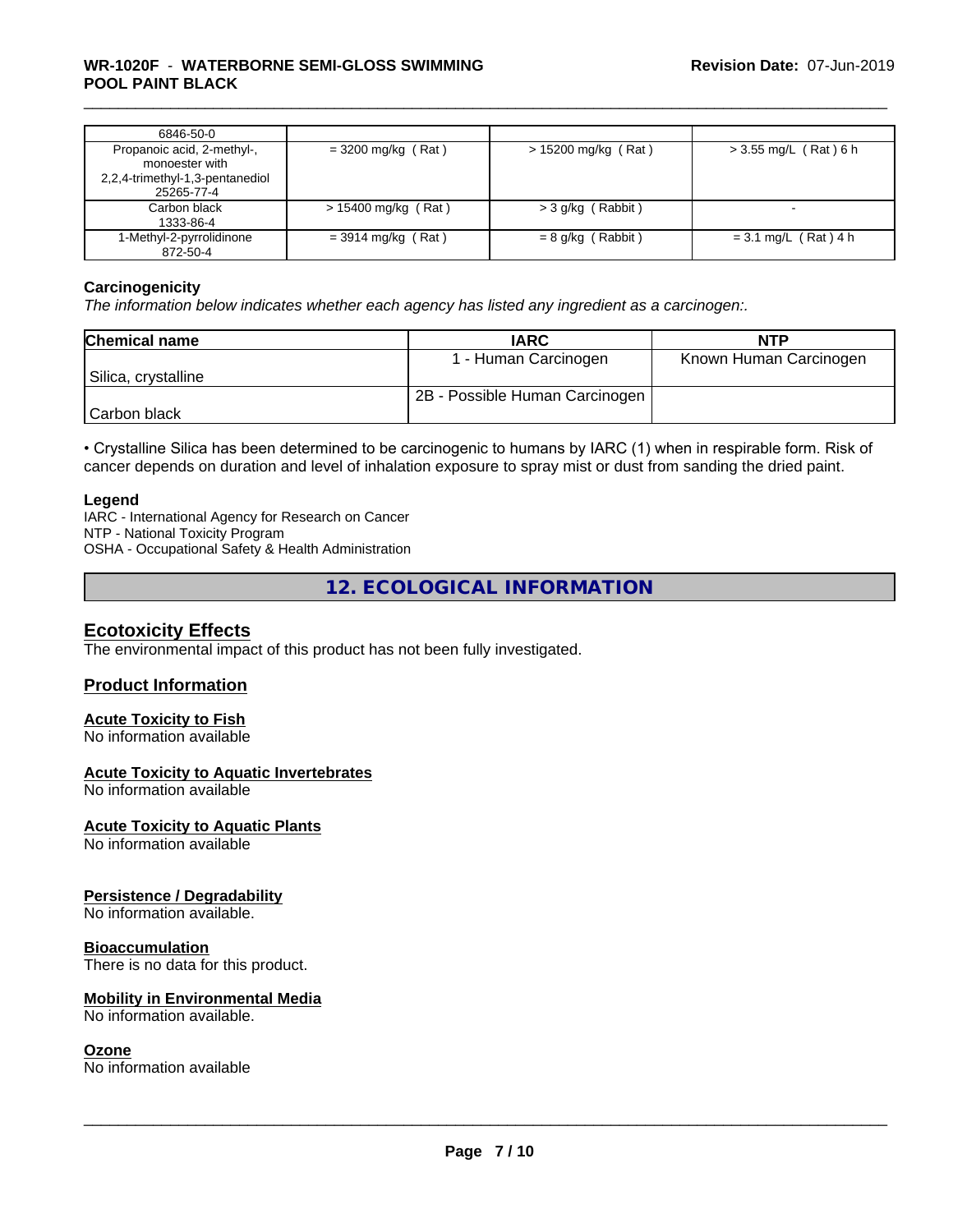# **Component Information**

#### **Acute Toxicity to Fish**

2-Butoxyethanol LC50: 1490 mg/L (Bluegill sunfish - 96 hr.)

#### **Acute Toxicity to Aquatic Invertebrates**

No information available

### **Acute Toxicity to Aquatic Plants**

No information available

# **13. DISPOSAL CONSIDERATIONS**

**Waste Disposal Method Dispose of in accordance with federal, state, provincial,** and local regulations. Local requirements may vary, consult your sanitation department or state-designated environmental protection agency for more disposal options.

# **14. TRANSPORT INFORMATION**

**TDG** Not regulated

**ICAO / IATA** Not regulated

**IMDG / IMO** Not regulated

# **15. REGULATORY INFORMATION**

# **International Inventories**

**TSCA: United States** Yes - All components are listed or exempt.<br> **DSL: Canada** Yes - All components are listed or exempt. Yes - All components are listed or exempt.

# **National Pollutant Release Inventory (NPRI)**

### **NPRI Parts 1- 4**

This product contains the following Parts 1-4 NPRI chemicals: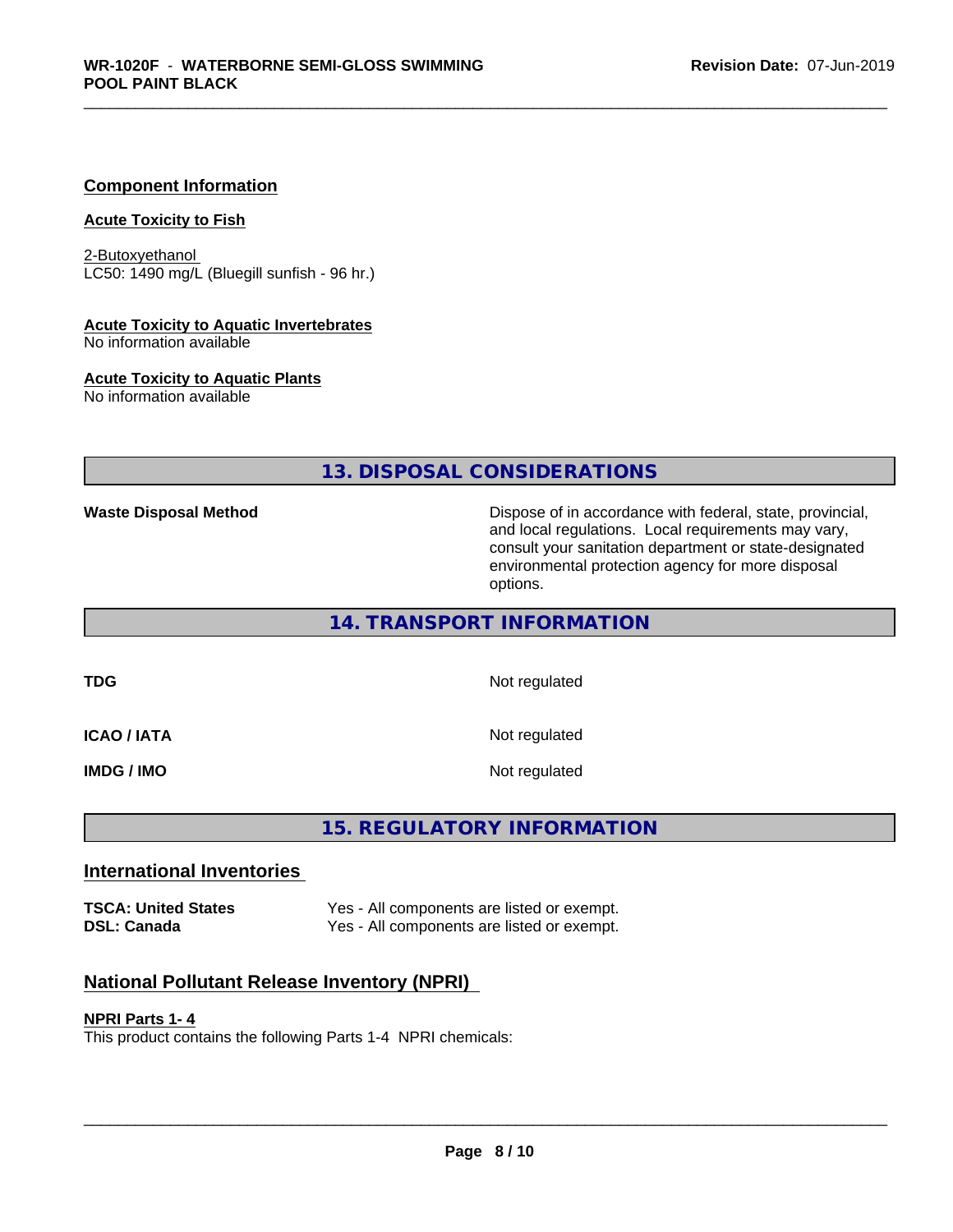| Chemical name            | CAS No.  | Weight-% | <b>NPRI Parts 1-4</b> |
|--------------------------|----------|----------|-----------------------|
| ∠-Butoxyethanol          | 111-76-2 | 7%       | Listed                |
| l-Methyl-2-pyrrolidinone | 872-50-4 | $-5%$    | Listed                |

#### **NPRI Part 5**

This product contains the following NPRI Part 5 Chemicals:

| <b>Chemical name</b> | CAS No.  | Weight-% | <b>NPRI Part 5</b> |
|----------------------|----------|----------|--------------------|
| 2-Butoxyethanol      | 111-76-2 | 7%       | Listed             |

#### **WHMIS Regulatory Status**

This product has been classified in accordance with the hazard criteria of the Hazardous Products Regulations (HPR) and the SDS contains all the information required by the HPR.

| <b>16. OTHER INFORMATION</b>                                                                                                                                                                                |               |                                                                            |                      |                                                                                                                                               |  |  |  |
|-------------------------------------------------------------------------------------------------------------------------------------------------------------------------------------------------------------|---------------|----------------------------------------------------------------------------|----------------------|-----------------------------------------------------------------------------------------------------------------------------------------------|--|--|--|
| HMIS -                                                                                                                                                                                                      | Health: $2^*$ | <b>Flammability: 0</b>                                                     | <b>Reactivity: 0</b> | $PPE: -$                                                                                                                                      |  |  |  |
| <b>HMIS Legend</b><br>0 - Minimal Hazard<br>1 - Slight Hazard<br>2 - Moderate Hazard<br>3 - Serious Hazard<br>4 - Severe Hazard<br>* - Chronic Hazard<br>present under the actual normal conditions of use. |               | X - Consult your supervisor or S.O.P. for "Special" handling instructions. |                      | Note: The PPE rating has intentionally been left blank. Choose appropriate PPE that will protect employees from the hazards the material will |  |  |  |

*Caution: HMISÒ ratings are based on a 0-4 rating scale, with 0 representing minimal hazards or risks, and 4 representing significant hazards or risks. Although HMISÒ ratings are not required on MSDSs under 29 CFR 1910.1200, the preparer, has chosen to provide them. HMISÒ ratings are to be used only in conjunction with a fully implemented HMISÒ program by workers who have received appropriate HMISÒ training. HMISÒ is a registered trade and service mark of the NPCA. HMISÒ materials may be purchased exclusively from J. J. Keller (800) 327-6868.*

 **WARNING!** If you scrape, sand, or remove old paint, you may release lead dust. LEAD IS TOXIC. EXPOSURE TO LEAD DUST CAN CAUSE SERIOUS ILLNESS, SUCH AS BRAIN DAMAGE, ESPECIALLY IN CHILDREN. PREGNANT WOMEN SHOULD ALSO AVOID EXPOSURE.Wear a NIOSH approved respirator to control lead exposure. Clean up carefully with a HEPA vacuum and a wet mop. Before you start, find out how to protect yourself and your family by logging onto Health Canada @

http://www.hc-sc.gc.ca/ewh-semt/contaminants/lead-plomb/asked\_questions-questions\_posees-eng.php.

| <b>Prepared By</b>                                  | <b>Product Stewardship Department</b><br>Benjamin Moore & Co.<br>101 Paragon Drive<br>Montvale, NJ 07645<br>800-225-5554 |  |
|-----------------------------------------------------|--------------------------------------------------------------------------------------------------------------------------|--|
| <b>Revision Date:</b><br><b>Reason for revision</b> | 07-Jun-2019<br>Not available                                                                                             |  |